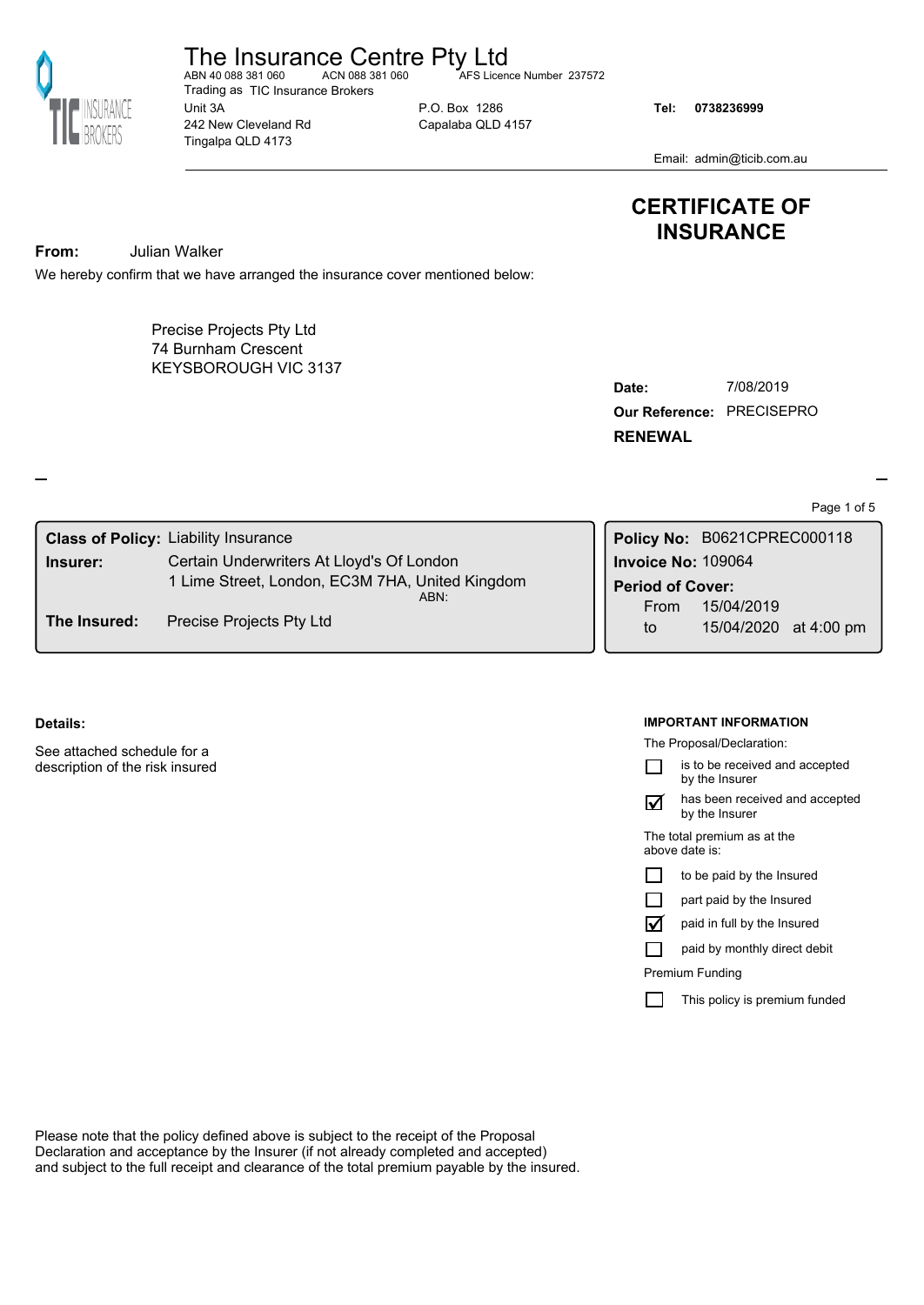# **Schedule of Insurance** Page 2 of 5

| <b>Class of Policy:</b> | Liability Insurance       |
|-------------------------|---------------------------|
| The Insured:            | <b>Precise Projects P</b> |

# Public & Products Liability Insurance Policy

| Insured:                                                                                                             |                                                                      | <b>Precise Projects Pty Ltd</b>      |                                                                                                                                                                          |  |  |  |
|----------------------------------------------------------------------------------------------------------------------|----------------------------------------------------------------------|--------------------------------------|--------------------------------------------------------------------------------------------------------------------------------------------------------------------------|--|--|--|
| Trading Name:                                                                                                        |                                                                      | <b>Allcare Asbestos Removal</b>      |                                                                                                                                                                          |  |  |  |
| <b>Principal Address:</b>                                                                                            |                                                                      | 13 Brick Court, Pearcedale, VIC 3912 |                                                                                                                                                                          |  |  |  |
| <b>Business Description:</b>                                                                                         |                                                                      |                                      | Abestos Removal & Asbestos Auditing / Reports                                                                                                                            |  |  |  |
| \$900,000<br>Turnover:                                                                                               |                                                                      |                                      |                                                                                                                                                                          |  |  |  |
| Limit of Indemnity:                                                                                                  | <b>Public Liability</b>                                              |                                      | \$20,000,000 Any one occurrence and in the aggregate<br>seperately during the period of insurance in respect<br>Products Liability & Pollution Liability.                |  |  |  |
|                                                                                                                      | <b>Products Liability</b>                                            |                                      | \$20,000,000 Any one occurrence and in the aggregate<br>seperately during the period of insurance in respect<br>Products Liability & Pollution Liability.                |  |  |  |
|                                                                                                                      | Pollution Liability:                                                 |                                      | \$20,000,000 Any one occurrence and in the aggregate<br>seperately during the period of insurance in respect<br>Products Liability & Pollution Liability.                |  |  |  |
|                                                                                                                      | <b>Asbestos Liability:</b>                                           |                                      | \$20,000,000 Any one claim and in the aggregate during<br>the period of insurance in respect Asbestos Liability.                                                         |  |  |  |
| Professional Indemnity:                                                                                              |                                                                      |                                      | \$1,000,000 Anyone Claim & in the aggregate during the<br>period of insurance.                                                                                           |  |  |  |
| Goods in CCC:                                                                                                        | \$50,000 Any one occurence                                           |                                      |                                                                                                                                                                          |  |  |  |
| <b>Asbestos Liability</b><br><b>Retroactive Date:</b>                                                                | 15/04/2015 - Excluding all know claims / circumstances               |                                      |                                                                                                                                                                          |  |  |  |
| <b>Professional Indemnity</b><br><b>Retroactive Date:</b><br>15/09/2018 - Excluding all known claims / circumstances |                                                                      |                                      |                                                                                                                                                                          |  |  |  |
| Excess:                                                                                                              | \$2,500                                                              |                                      | Each & Every Claim Including Costs & Expenses                                                                                                                            |  |  |  |
|                                                                                                                      | \$25,000                                                             |                                      | Each & Every Claim Including Costs & Expenses in respect of<br>worker to worker claims and subrogation via Workers Compensation<br>Act (WCA) Insurers or State Insurers. |  |  |  |
| Underwriter:                                                                                                         | Certain Underwriters at Lloyd's of London                            |                                      |                                                                                                                                                                          |  |  |  |
| Policy Wording:                                                                                                      | Miller Asbestos Contractors' Liability Broadform, 2018 - CLAIMS MADE |                                      |                                                                                                                                                                          |  |  |  |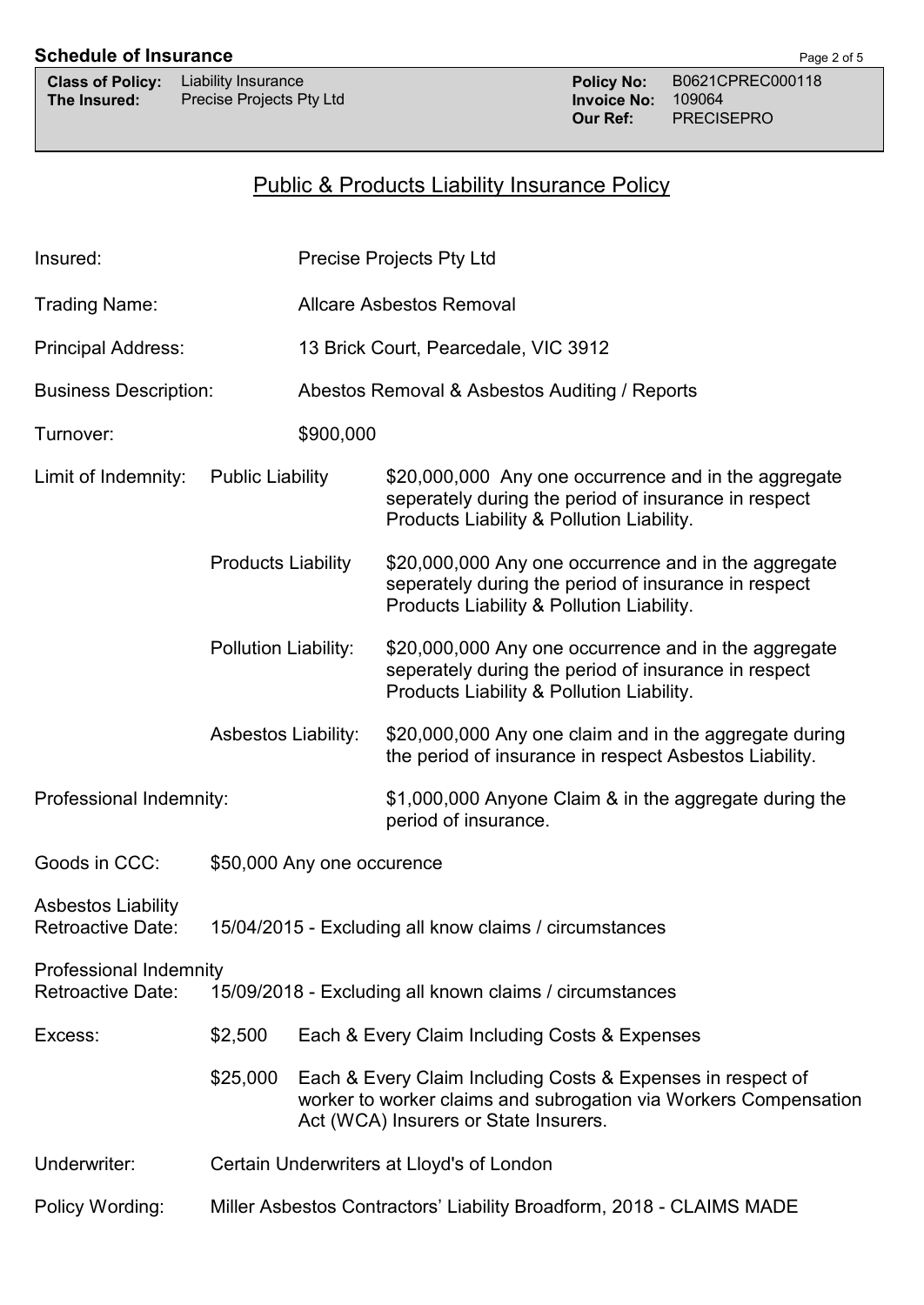| <b>Class of Policy:</b> | Liability |
|-------------------------|-----------|
| The Insured:            | Precise   |

**The Invoice No:** 1090645 Pty Ltd

Insurance **Policy No:** B0621CPREC000118<br>Proiects Ptv Ltd **Proiects** Published **Proiect Proiect Proiect** Published **Proiect** Published **Proiect** Published Published Published Published Published Published Published Publ **Our Ref:** PRECISEPRO

Endorsements: Nil

# **Claims Made Policy**

The proposed insurance is issued on a "claims made" basis.

This means that the policy responds to claims first made against the insured during the policy period and notified to the insurer during that policy period, providing that the insured was note aware, at any time prior to the policy inception, of circumstances which would have alerted a reasonable person in the insured's position that a claim may be made against the insured.

This policy has been placed with

# ADDITIONAL POLICY EXTENSION 1

# **Professional Indemnity/Errors and Omissions Extension**

Notwithstanding anything which may be contained to the contrary in Exclusion 10 the Insurers hereby agree to indemnify the Insured up to a limit of AUD \$1,000,000 in the aggregate against all sums which the Insured becomes legally liable to pay by way of compensation as a result of any claim or claims first made against them and reported to Insurers during the Policy Period arising out of any negligence, whether by act or omission, committed by the Insured and which gives rise to liability occurring on or after the Retroactive Date, being (15/09/2018) in connection with the Insured's Business.

The Insurers agree to pay all defence costs (including claims handling expenses) for which indemnity is available hereunder provided that Insurers' total aggregate liability including defence costs shall not exceed AUD \$1,000,000 notwithstanding the number of claims made.

This Extension is subject to the terms, conditions, limitations and exclusions of this Policy as a whole and furthermore does not cover liability in respect of:

- (a) any negligence, whether by acts, errors or omissions which occurred or allegedly occurred prior to the Retroactive Date
- (b) any facts or circumstances which the Insured was aware of prior to the commencement of the Policy Period
- (c) or attributable to any failure or omission on the part of the Insured to effect or maintain insurance
- (d) any liability more specifically insured against in any other section of this Policy
- (e) or in connection with advice, design, consultancy, specification, formula or supervision given or undertaken by the Insured not in relation to the Insured's business
- (f) conspiracy, conversion, deceit, inducement, breach of contract or injurious falsehood
- (g) liability incurred by directors or officers of the Insured while acting within the scope of their duties in such capacity
- (h) or relating directly or indirectly from the insolvency or bankruptcy of the Insured
- (i) liability where there is a more specific insurance policy in place.

## **Subject otherwise to the Terms Conditions Limitations and Exclusions of the Policy**.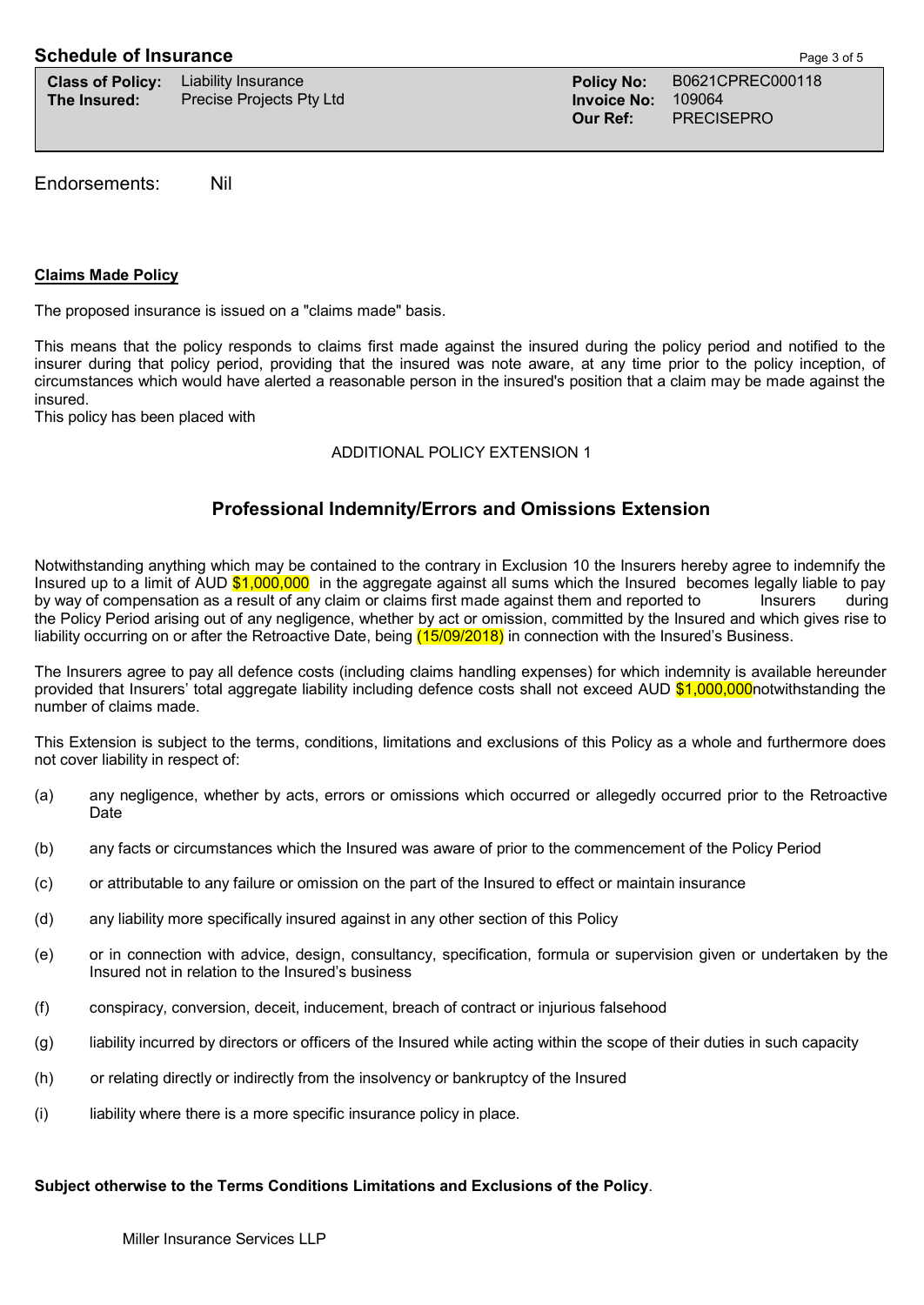# **Schedule of Insurance Page 4 of 5**

**Class of Policy:** Liability Insurance **Policy Ro:** Policy No: B0621CPREC000118<br> **The Insured:** Precise Proiects Ptv Ltd **Profession Royal Proiect Ro: 109064 The Insured:** Precise Projects Pty Ltd **Invoice No:** 109064106110661061106410611064106110641061106410611064106110641061106410611064106110641061106410611064106110641061106410611064106110641061106410611064106110641061064106

**Our Ref:** PRECISEPRO

ABN GB245667633 70 Mark Lane, London, England, EC3R7NQ

Miller Insurance Services LLP is underwritten by

Certain Underwriters At Lloyd's Of London 1 Lime Street, London, EC3M 7HA, United Kingdom

Miller Insurance Services LLP is a wholesale broker.

Please note that we have used the services of a Wholesale Broker to facilitate the placement of this insurance as we are unable to directly access the insurance from the underwriter involved. This is because:

 a) The Wholesale Broker has developed a specialised product and competitive pricing for risks that are not commonly available from most underwriters, or

b) In some cases we do not have an agency with the underwriter.

This means we are not dealing with the end insurer directly but via the Wholesale Broker. All Wholesale Brokers are required to hold an Australian Financial Services Licence and to place all client funds received into a Trust Account and are required to meet the same high standards in the delivery of their services that apply to us.

Refer Policy Document / Schedule of Insurance: Please refer to your Policy Document for a full explanation of your policy conditions.

TIC Insurance Brokers receives a commission from the insurer for the costs and time expended in the placement, administration and management of any claims made under the policy. In the event of this policy being cancelled during the insurance period, TIC Insurance Brokers reserves the right to retain all commissions earned.

Goods & Services Tax:

The GST component of this Tax Invoice is calculated on the premium, Fire Service Levy (if applicable), Underwriting Levy (if applicable) and Broker Fee.

# **Australian Financial Compaints Authority**

Clients who are not fully satisfied with our services should contact our customer relations/complaints officer. The Insurance Centre Pty Ltd T/As TIC Insurance Brokers also subscribe to the Australian Financial Compaints Authority (AFCA), a free customer service, and the General Insurance Brokers Code of Practice. Information is available from this office. The AFCA can be contacted by telephone on 1800 931 678 or email info@afca.org.au.

## **Your Personal Information**

# **The New Federal Privacy Act**

TIC Insurance Brokers believes that any personal information we have about you should be carefully protected to ensure that your privacy is maintained. Personal information is information or opinion about an individual whose identity is apparent or can reasonably be ascertained and which relates to a natural living person.

## **Why Do We Collect Your Information**

TIC Insurance Brokers collects personal information for the purposes of providing insurance services to you, including to assist you in the risk assessment of your assets and liabilities and to assist you in lodging a claim.

The personal information collected can be used or disclosed by us for a secondary purpose related to those purposes listed above, but only if you would reasonably expect us to use or disclose the information for this secondary purpose. However, for sensitive information, the secondary purpose must be directly related to the purposes listed above.

# **Who Will We Disclose Your Personal Information To?**

- Your insurance company
- Other insurance companies and underwriting agencies, where we are remarketing your insurance policy to obtain new